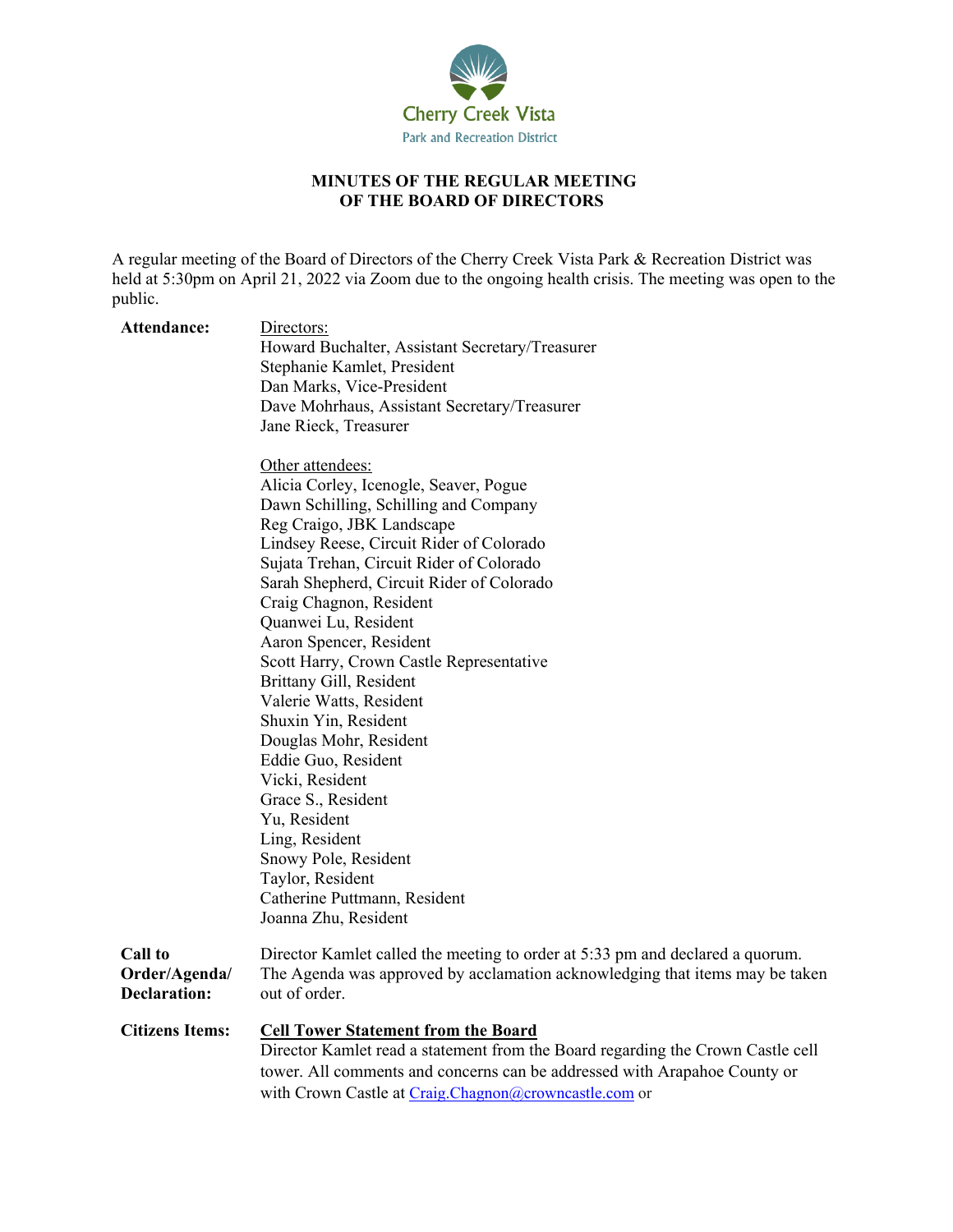[https://www.arapahoegov.com/FormCenter/General-Forms-9/Report-Request-](https://www.arapahoegov.com/FormCenter/General-Forms-9/Report-Request-Question-or-Kudo-63)[Question-or-Kudo-63](https://www.arapahoegov.com/FormCenter/General-Forms-9/Report-Request-Question-or-Kudo-63)

| <b>Legal Items:</b>                   | <b>Election 2022 update: Requests for candidate bios</b><br>The board reviewed requests to provide candidate bios. Discussion followed. The<br>board and legal counsel discussed their concerns with posting candidate<br>information on the District's website. Any citizen or group requesting information<br>or contact with any candidate will be forwarded to those candidates who may<br>communication to the requestors.                                                                                                                                                                                                          |
|---------------------------------------|------------------------------------------------------------------------------------------------------------------------------------------------------------------------------------------------------------------------------------------------------------------------------------------------------------------------------------------------------------------------------------------------------------------------------------------------------------------------------------------------------------------------------------------------------------------------------------------------------------------------------------------|
| <b>Operations and</b><br>maintenance: | <b>Tennis court reservation and lessons/USTA discussion</b><br>The District's right to engage contractors at it facilities and to allow USTA league<br>play with court reservations was reviewed and discussed. Resident Quanwei Lu<br>provided comments to the Board about his concerns with USTA league<br>reservations and would like to remove USTA from being able to make<br>reservations. Discussion followed. The Board agreed to review the current<br>reservation process in the future, but confirmed that the current arrangements<br>would remain in place through 2022.                                                    |
|                                       | Landscape update<br>Reg Craigo from JBK provided a landscape update to the Board. Irrigation is<br>getting started for the season.<br>The Board reviewed landscape proposals presented by JBK and Recreation Plus.<br>Prairie Vista Park proposals:<br>Top off playground mulch from Recreation Plus - The Board would like to<br>1.<br>receive a second quote for Fibar and an updated quote from Recreation<br>Plus.<br>2. JBK presented a proposal for landscaping options. Discussion followed.<br>District Management will work to create a ROW project scope that can be<br>discussed at the annual walkthrough later this Spring. |
|                                       | <b>Irrigation Oversight Discussion</b><br>The Board reviewed Proposals from Hydrosystems for irrigation oversight.<br>Discussion followed.                                                                                                                                                                                                                                                                                                                                                                                                                                                                                               |
|                                       | <b>Pool construction Report</b><br>Sarah Shepherd gave the Board an update on the Orchard Pool facility<br>construction. Essenza Architects will be reaching out the Arapahoe County<br>Building Department to request approval for temporary occupancy and related<br>permits for the Swim Team to start practices as soon as the lap pool is ready.<br>Exterior finishes will be installed next week. Discussion followed. The Board<br>requested continuing updates on the status of pool construction.                                                                                                                               |
|                                       | <b>Peakview Park Update</b><br>Construction at Peakview park may be affected by delays in obtaining permits<br>related to fencing. Sarah Shepherd gave the Board an update. Discussion followed.                                                                                                                                                                                                                                                                                                                                                                                                                                         |
| Financial<br><b>Matters:</b>          | The Board reviewed the April claims and discussed the JBK fuel surcharge that<br>has been charged to the District. Discussion followed. A fuel surcharge is not listed                                                                                                                                                                                                                                                                                                                                                                                                                                                                   |